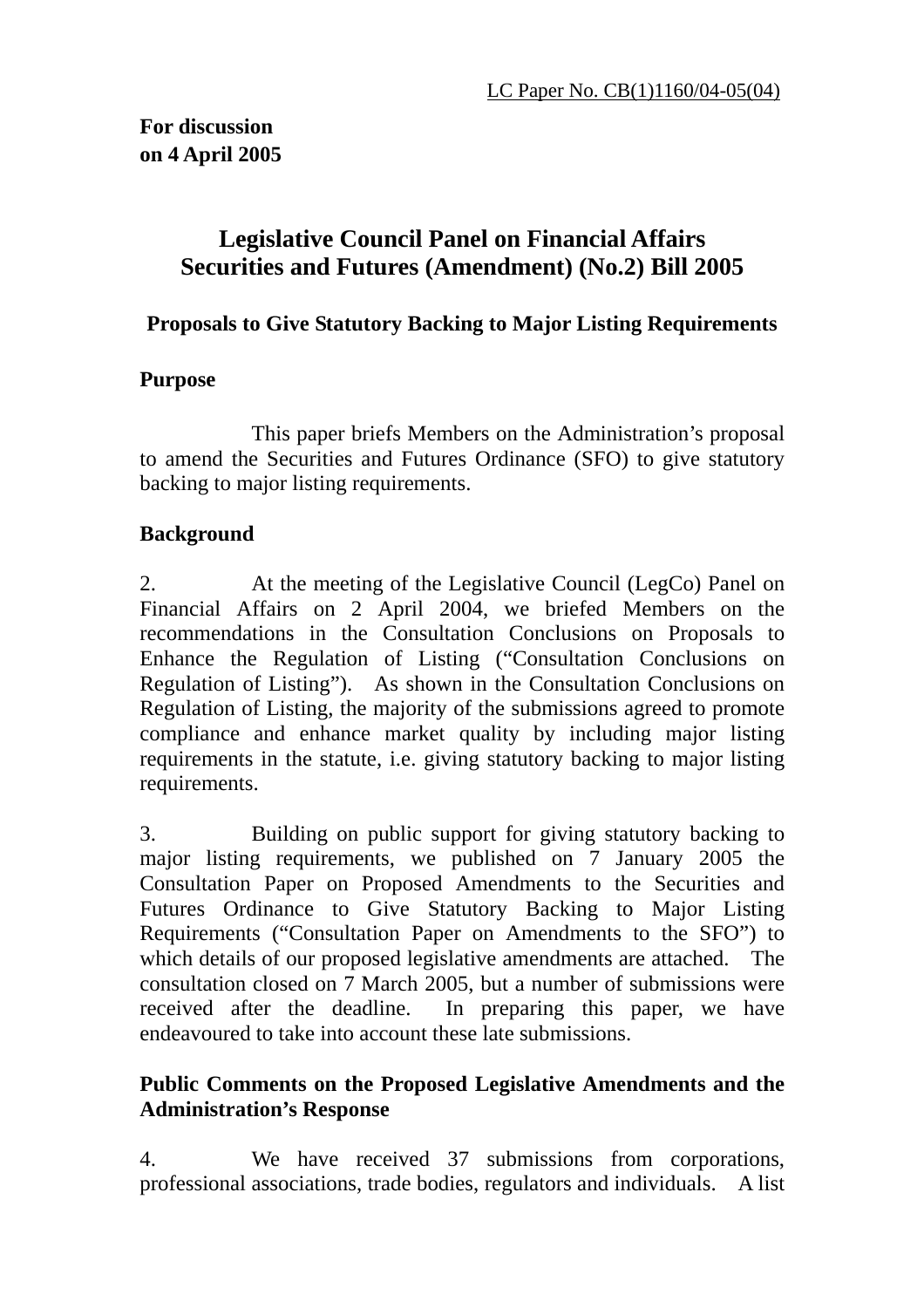of these submissions and a summary of the views therein are at **Annexes A** and **B** respectively.

5. The majority of submissions support the amendments to Parts IX, XIII and XIV of the SFO proposed by the Administration which aim to -

- (a) provide that the Securities and Futures Commission (SFC) may make rules to prescribe listing requirements and ongoing obligations of listed corporations under s.36 of the SFO;
- (b) extend the market misconduct regime in Parts XIII and XIV of the SFO to cover breaches of the statutory listing rules made by the SFC;
- (c) empower the Market Misconduct Tribunal (MMT) to impose, in addition to existing sanctions such as disqualification orders and disgorgement orders, new civil sanctions, namely public reprimands and civil fines, on the primary targets, i.e. issuers, directors and officers<sup>1</sup>, for breaches of the statutory listing rules made by the SFC; and
- (d) empower the SFC to impose civil sanctions, namely public reprimands, disqualification orders and disgorgement orders, on the primary targets for breaches of the statutory listing rules made by the SFC under the amended Part IX of the SFO.

6. We also note from the submissions received comments on a few specific issues concerning the proposal for giving major listing requirements statutory backing. The views expressed and our response are summarized in the following paragraphs.

### *(A) Proposals for empowering the MMT and the SFC to impose civil fines*

7. As pointed out in the Consultation Conclusions on Regulation of Listing, previous legal advice indicated that substantial financial penalties by the regulator on any person found to have breached statutory listing requirements that went beyond compensatory function may turn

 $\frac{1}{1}$ Due to human rights concern, officers will not be subject to civil fines to be imposed by the MMT.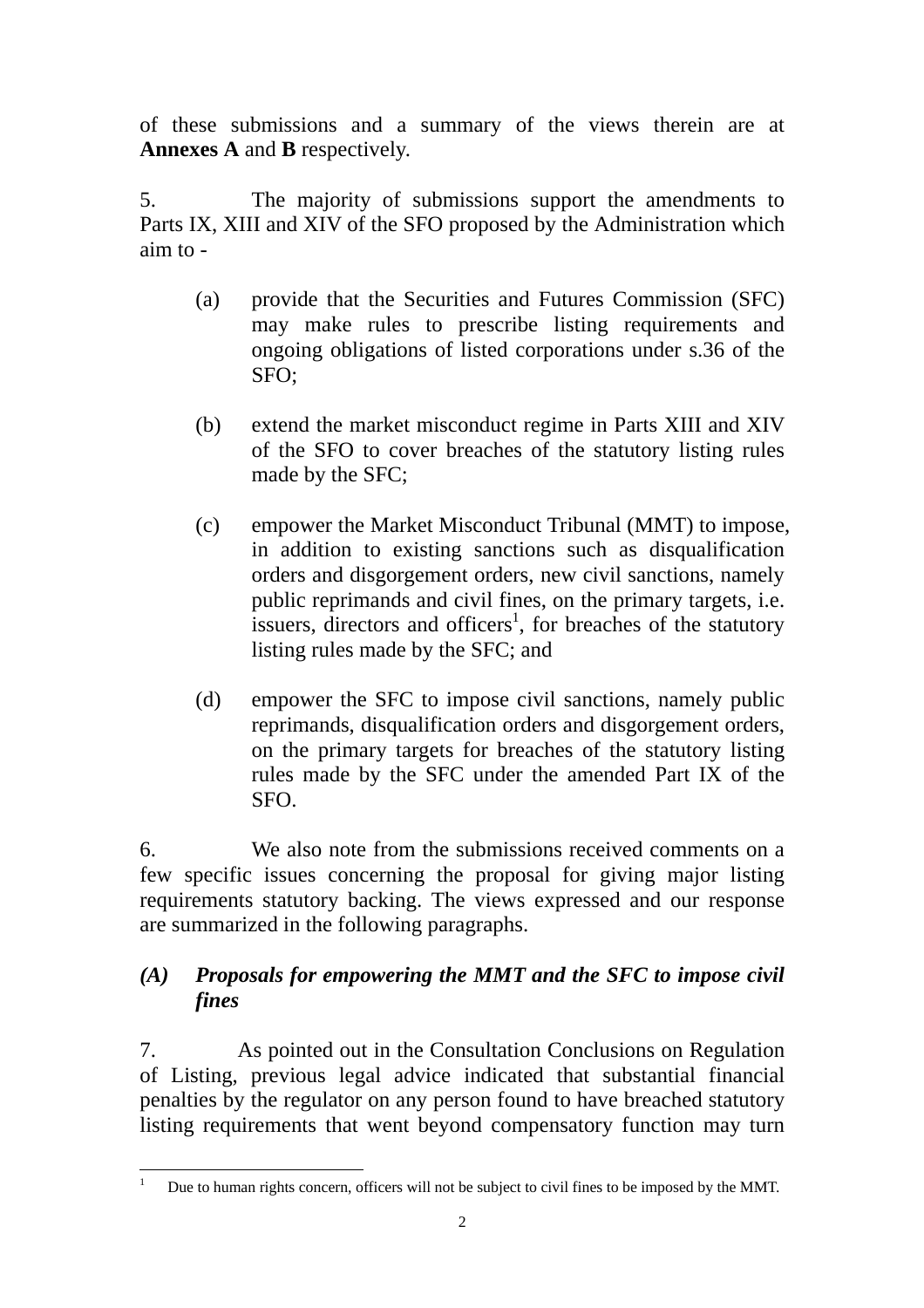the regulatory regime into a criminal one for human rights purposes. In this context, we undertook to explore the possibility of empowering the MMT to impose financial penalties as a new type of sanctions on well-defined groups of persons/entities for breaching statutory listing requirements.

8. Subsequent to the issue of the Consultation Conclusions on Regulation of Listing, we sought advice from Leading Counsel in the United Kingdom on the issue of civil fines to keep ourselves abreast of developments in the jurisprudence elsewhere. The latest legal advice indicates that fines to be imposed by the SFC and the MMT on issuers and directors (but not officers) for breaches of the statutory listing rules would be regarded as civil rather than criminal for human rights purposes based on certain principles, one of which being that the fines are only imposed for a regulatory purpose.

9. In light of the latest legal advice which indicates that it is possible to empower the SFC and the MMT to impose civil fines on issuers and directors for breaching statutory listing rules without infringing upon the human rights principles, we sought public views in our Consultation Paper on Amendments to the SFO published in January 2005 on whether the proposed civil fines on issuers and directors should be pursued.

# Civil Fines by the MMT

10. Of the 37 submissions received, 34 submissions provide comments on the proposal. Among these 34 submissions, a vast majority support the proposal for empowering the MMT to impose civil fines.

11. In view of strong public support, we would pursue the proposal for empowering the MMT to impose civil fines on issuers and directors. This proposal will no doubt give effective enforcement teeth to the regulatory regime.

12. On the level of fines, while a number of submissions agree with the proposal for empowering the MMT to impose a civil fine of up to \$8 million on issuers and directors, some submissions call for the power for the MMT to impose much higher fines or unlimited fines.

13. We agree that imposing a ceiling on the level of civil fines that may be imposed by the MMT on issuers and directors will severely limit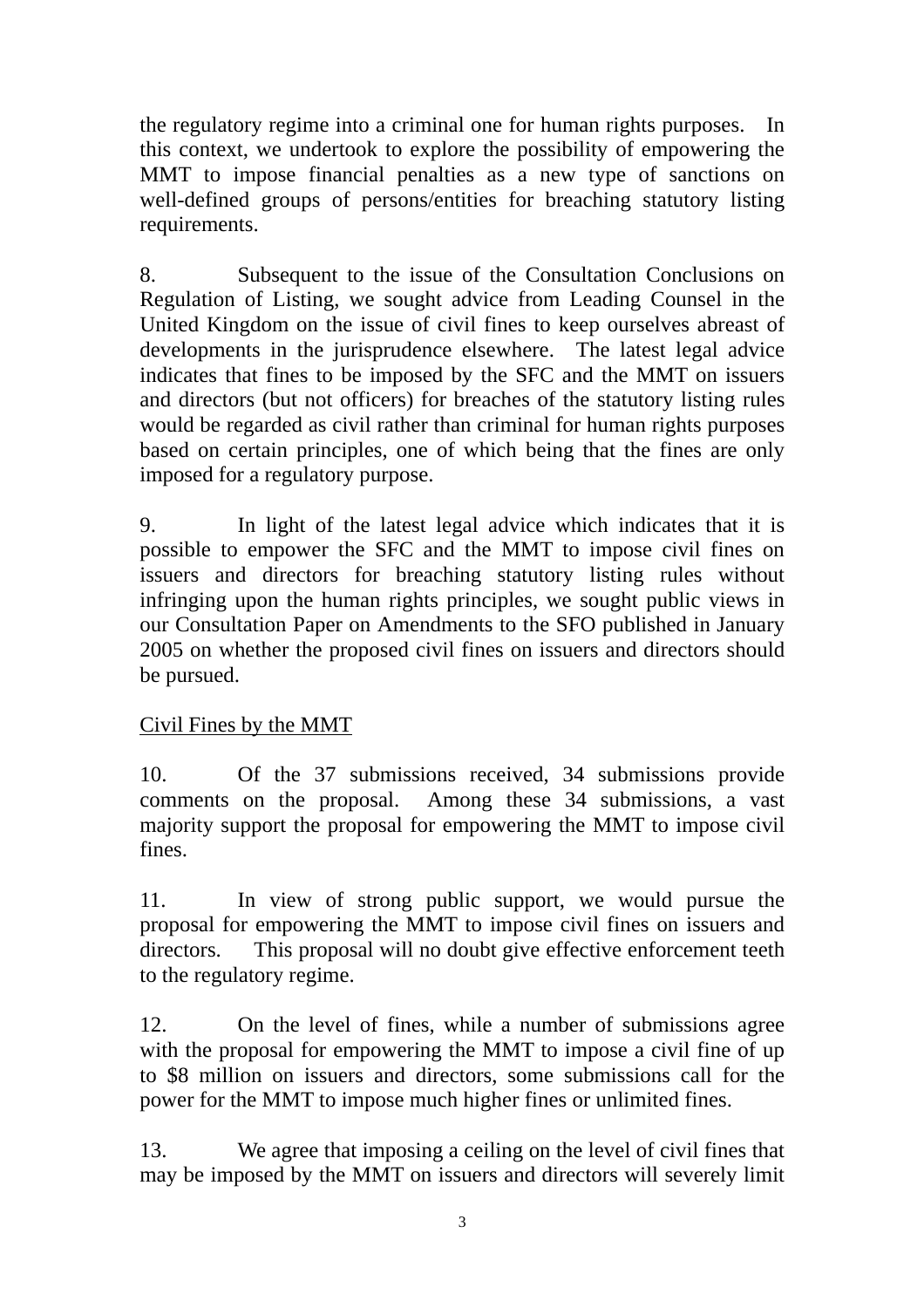the MMT's flexibility in determining the amount of a fine which should be commensurate with the severity of the contravention and its damage to the stability of the market and investors' interests. Moreover, given the significant financial gains that can be made with respect to listed securities, the high levels of compensation received by senior management of listed corporations and the potential losses that can be incurred by investors, it would not be realistic to set out in the law the maximum level of fines that may be imposed by the MMT. We would therefore propose not to specify in the SFO the maximum level of civil fines that may be imposed by the MMT.

### Civil Fines by the SFC

14. More than half of the submissions do not support the proposal for empowering the SFC to impose civil fines. The reasons for not supporting the SFC's fining powers include –

- (a) Since the SFC will be responsible for enforcing the statutory listing requirements, empowering the SFC to impose fines would effectively transform itself into the police, the prosecutor and the judge. There is also a risk that the SFC may simply impose fines on issuers and directors which will pre-empt referral of cases to the MMT due to the "no double jeopardy" provisions, thus marginalizing the MMT.
- (b) Unlike the MMT which is a quasi-judicial body subject to the due process of hearing, the SFC's disciplinary hearing which is conducted by way of "paper hearing" gives rise to concern about fairness of the disciplinary process to issuers and directors.
- (c) The proposal for empowering the SFC, in addition to the MMT, to impose fines will result in two similar civil regimes and hence confusion and uncertainty as to which authority should be responsible for handling a particular breach.

15. On the other hand, about one third of the submissions support the proposal for empowering the SFC to impose fines. The reasons for supporting the proposal include –

(a) It could ensure efficiency, timeliness and cost-effectiveness. It could enable the SFC to take swift action to uphold its regulatory objectives of maintaining a fair and transparent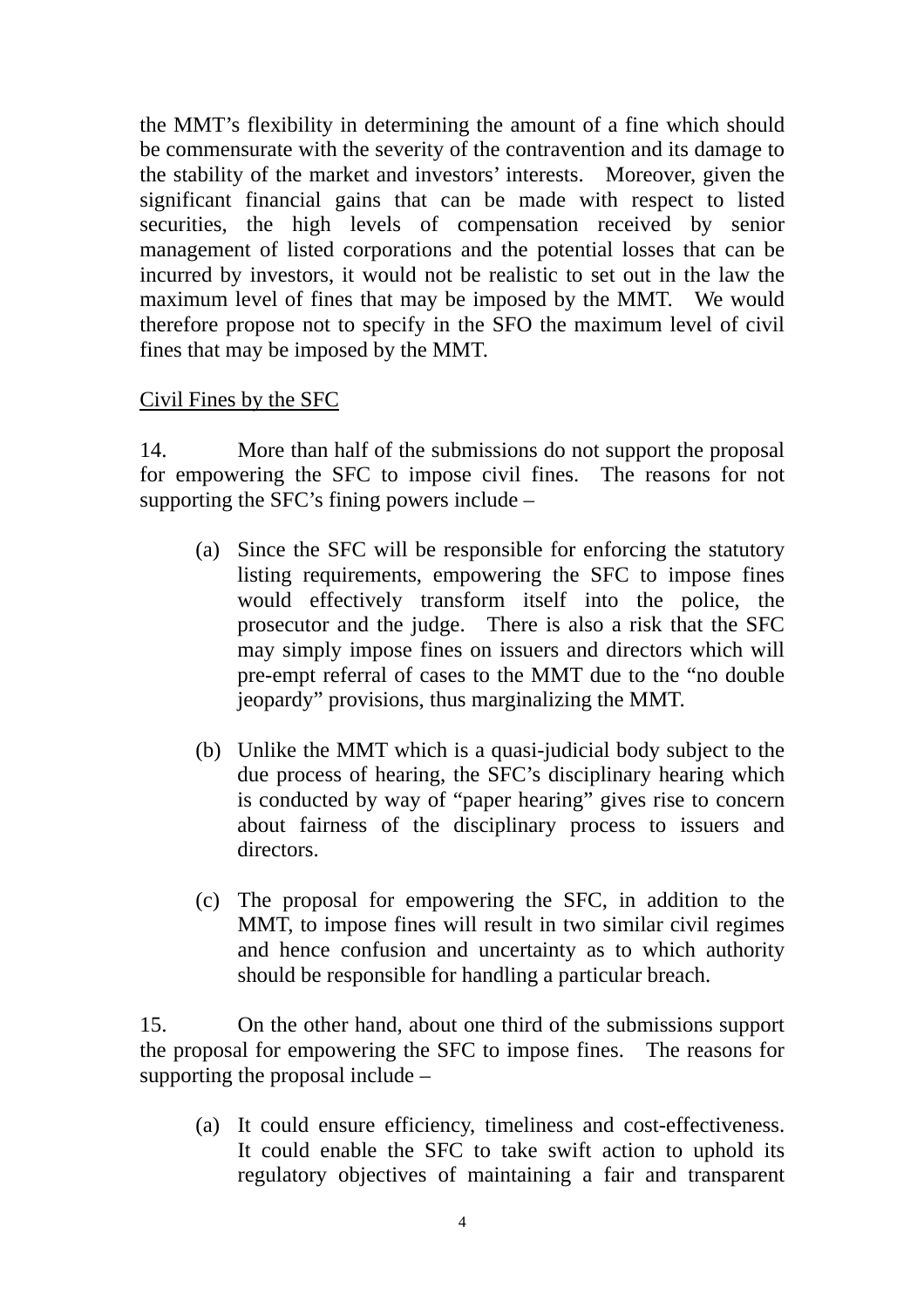market and protecting members of the public investing in or holding securities.

(b) Civil fines represent medium sanctions in between lighter reprimands and heavier disqualifications. Empowering the SFC to impose civil fines would enable regulatory action to be tailored more proportionately to misconduct.

16. On the level of civil fines to be imposed by the SFC, only a few submissions, including the one from the SFC, believe that the proposed level of fine, i.e. HK\$5 million, is too low to deter breaches and for the listed sector to take it seriously.

17. For the rest of the submissions that provide comments on the level of fines to be imposed by the SFC, they point out that the proposed HK\$5 million is too high as the SFC should be responsible for handling minor and technical breaches. One suggests that the cap should be HK\$200,000; some suggest HK\$2 million; another suggests HK\$3 million.

18. Members are invited to comment on whether the proposal for empowering the SFC to impose civil fines on issuers and directors for breaches of statutory listing requirements should be pursued, and if yes, the maximum level of fines that may be imposed by the SFC.

# *(B) Factor to be considered when imposing a fine*

19. Some submissions point out that there may be a case for a requirement to consider the size and financial resources and other circumstances of the person (who may be an issuer or a director) when determining the amount of fines.

20. We agree that the impact of a breach on the integrity and reputation of the market may be linked to the size of the issuer. Moreover, in most cases, the damage to the market resulting from a breach by an issuer is potentially more significant than the damage resulting from a breach by an individual. Drawing reference from the fining guidelines of the United Kingdom's Financial Services Authority (UK FSA), we would include in the proposed legislative amendments that the MMT would take into account the fact that a person is an individual or a corporation, and the individual/corporation's financial resources, before imposing a civil fine.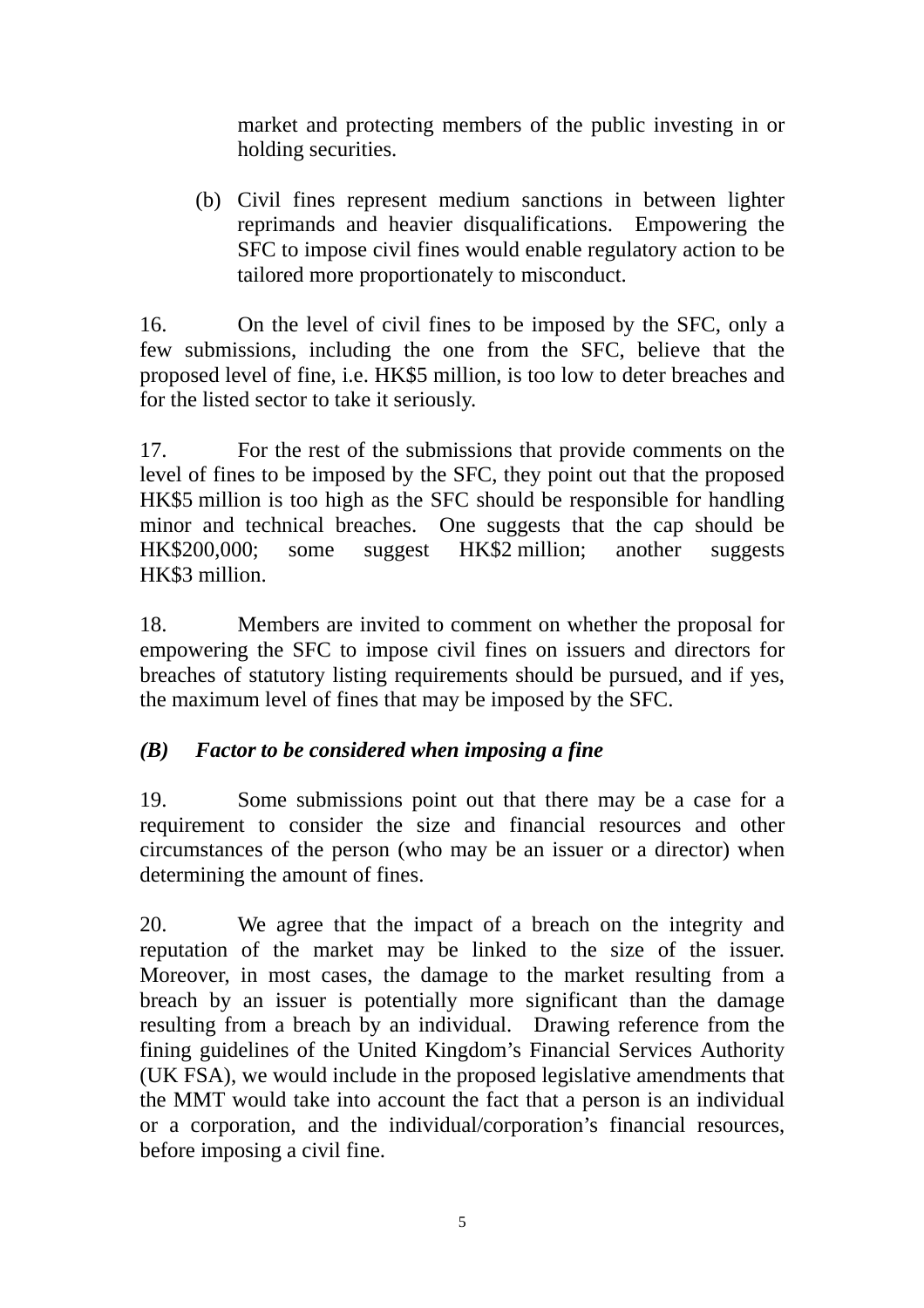# *(C) Checks and balances on the SFC's rule-making power*

21. There is a submission asking for an expansion of mandatory consultees to cover all listed corporations before the SFC makes any statutory listing rules.

22. In fact, under our proposal, the SFC's powers to make statutory listing rules are subject to checks and balances as provided for in the existing SFO. These include –

- ! the general duty to publish draft rules for public consultation;
- the duty to consult the Stock Exchange of Hong Kong (SEHK) and the Financial Secretary before making rules to prescribe statutory listing requirements; and
- ! the Commission's power to make subsidiary legislation is not delegable to the Commission's executives.

23. Notwithstanding the above, we would consider introducing new checks and balances on the SFC's powers to make codes and guidelines governing its performance of functions relating to listing. We would propose to amend the SFO to the effect that the Commission's powers to make such codes and guidelines would, as in the case of the making of statutory listing rules, be non-delegable to the executives. This can help ensure the proper exercise of the SFC's powers to make code and guidelines relating to listing.

# **Other Comments**

24. We note from the submissions received comments on administrative checks and balances on the SFC's disciplinary power relating to listing, and the division of responsibilities between the SFC and the SEHK. Though they are not necessarily related to the amendments to the SFO proposed by the Administration, we would like to set out below the SFC's response to those comments to facilitate members' consideration of the Administration's legislative proposal.

# *(A) Checks on the SFC's disciplinary powers*

25. The submissions in general support the proposal for setting up a committee comprised of the SFC and independent members to deal with the SFC's disciplinary decisions relating to listing. This would help to allay any remaining concern that the SFC would become the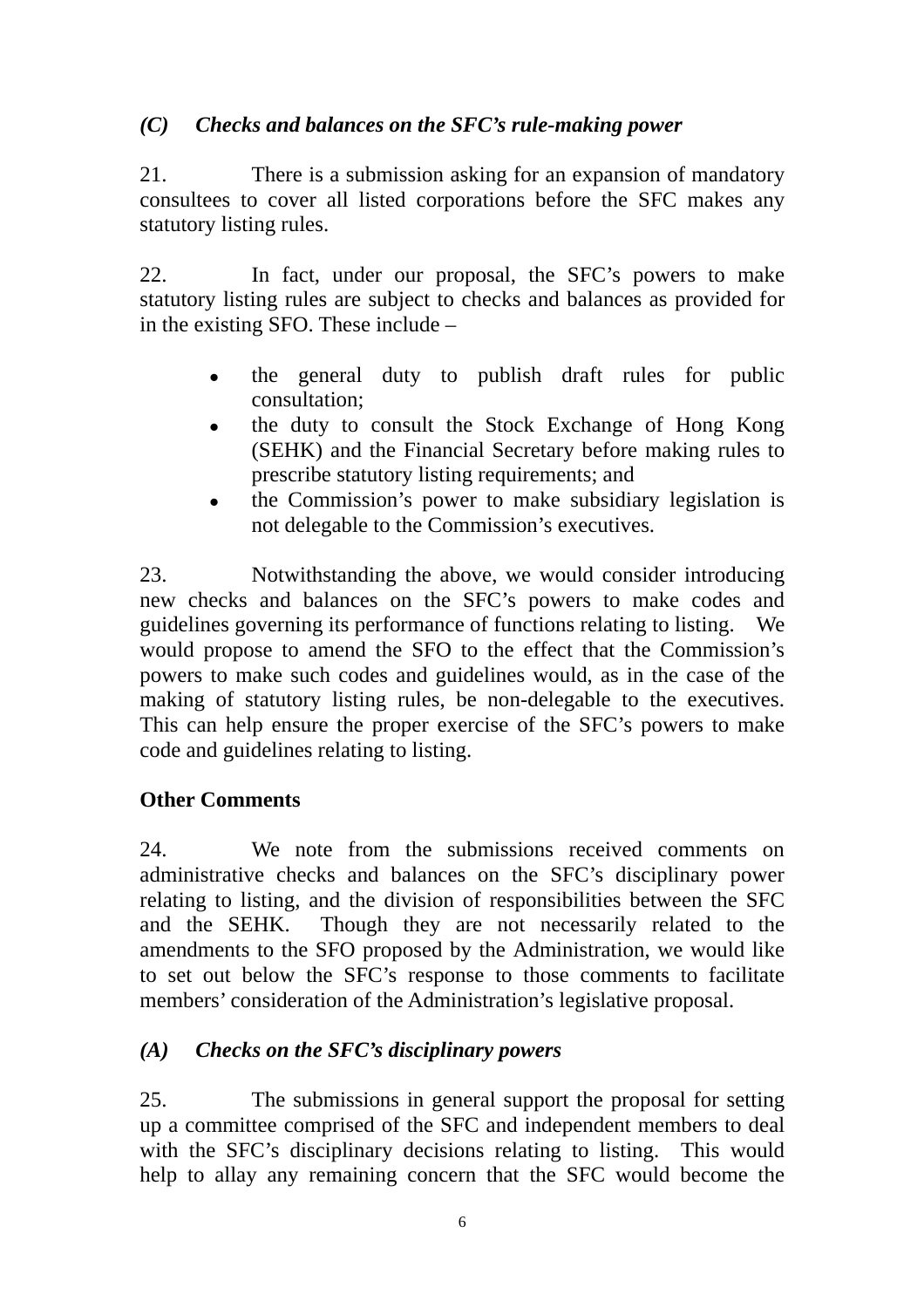investigator, the prosecutor, and the judge in respect of enforcement actions against issuers and their management. A number of submissions agree that the Regulatory Decisions Committee (RDC) set up by the UK FSA can provide a useful reference.

26. We agree that the establishment of a committee comprising external members to deal with the SFC's regulatory decisions relating to listing can provide an effective safeguard for the rights of issuers, directors and officers. The committee can also alleviate market's concern about the role of the SFC as the investigator, the prosecutor and the judge in dealing with breaches of statutory listing rules by issuers, directors and officers. Based on the UK FSA model, the proposed committee may comprise current practitioners, retired practitioners as well as non-practitioners, all of whom represent the public interest. We have invited the SFC to actively consider this proposal or any other measures that can effectively enhance the checks and balances on the SFC's new regulatory responsibilities relating to listing.

# *(B) Division of responsibilities between the SFC and the SEHK*

27. In the Consultation Conclusions on Listing published in March 2004, we recommend giving statutory backing to the more important listing requirements (i.e. those under the following categories : **financial reporting and other periodic disclosure, disclosure of price-sensitive information and shareholders' approval for certain notifiable transactions**).We have invited the SFC to expose the draft statutory listing rules for public consultation before the amendments to the SFO are introduced to the LegCo. The purpose is to facilitate consideration of the amendments to the SFO by the legislature and the public.

28. In this context, the SFC published on 7 January 2005 a Consultation Paper on Proposed Amendments to the Securities and Futures (Stock Market Listing) Rules (SFSMLR) to be made by the SFC under the amended SFO. SFC's consultation closed on 31 March 2005.

29. We note from the response to the Consultation Paper on Amendments to the SFO market's concern about potential mismatch between the SFC's statutory listing rules and the non-statutory listing rules of SEHK in terms of content, interpretation and administration.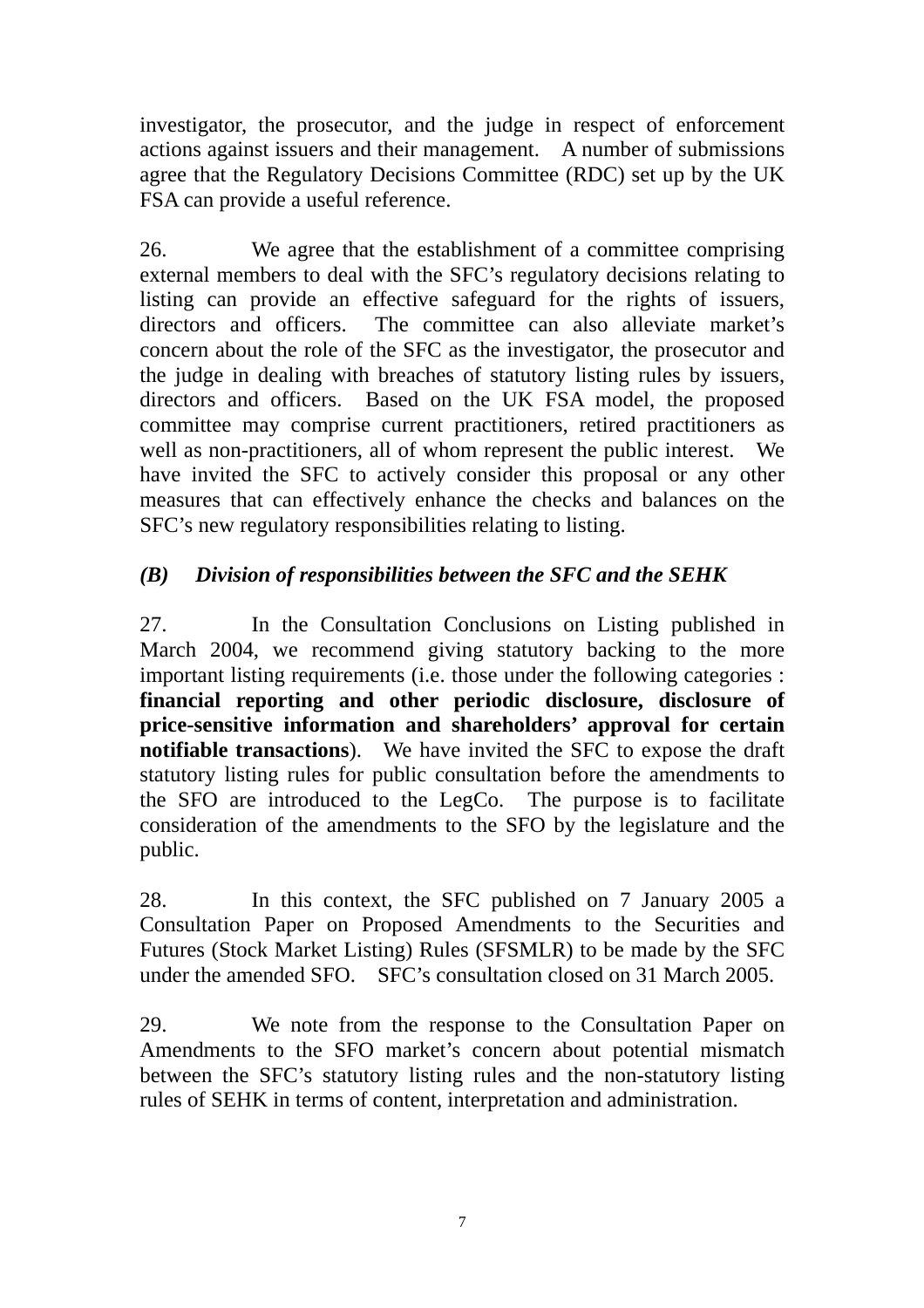30. There is already statutory safeguard to prevent inconsistency between the SFC's statutory listing rules and SEHK's Listing Rules. The current SFO provides that SEHK's Listing Rules shall have effect only to the extent that they are not repugnant to any rule made by the SFC governing listing. To address market's concern about the potential problems concerning the interface between the SFC and the SEHK, we have recommended in the Consultation Conclusions on Regulation of Listing published in March 2004 to articulate in a public statement their division of responsibilities, both as at present and upon the introduction of statutory listing rules. The statement on existing arrangement will soon be published by the SFC and the SEHK. We hope this will enhance public understanding about the respective roles and duties of the SFC and the SEHK in the performance of the listing functions.

### **Conclusions**

31. Giving statutory backing to listing requirements is indeed a significant step forward in upgrading the regulation of the listed sector. Market acceptance of, and confidence in, the proposed legislative changes are critical to the success of this exercise. Therefore, we attach great importance to public views when refining the proposed legislative amendments set out in the Consultation Paper on Amendments to the SFO. We are also mindful of the need to strike an appropriate balance between the need to enhance regulation with a view to upgrading market quality, and the need to preserve the efficiency of the listing process and hence the competitiveness of our market. This would entail giving major listing requirements the necessary enforcement teeth, and at the same time avoiding the imposition of unnecessary compliance burden on market players.

# **Way Forward**

32. The Administration plans to introduce a Securities and Futures (Amendment) (No. 2) Bill 2005 in June 2005 based on the proposed legislative amendments attached to the Consultation Paper on Amendments to the SFO, subject to the amendments in paragraphs 13, 20 and 23 above.

Financial Services Branch Financial Services and the Treasury Bureau March 2005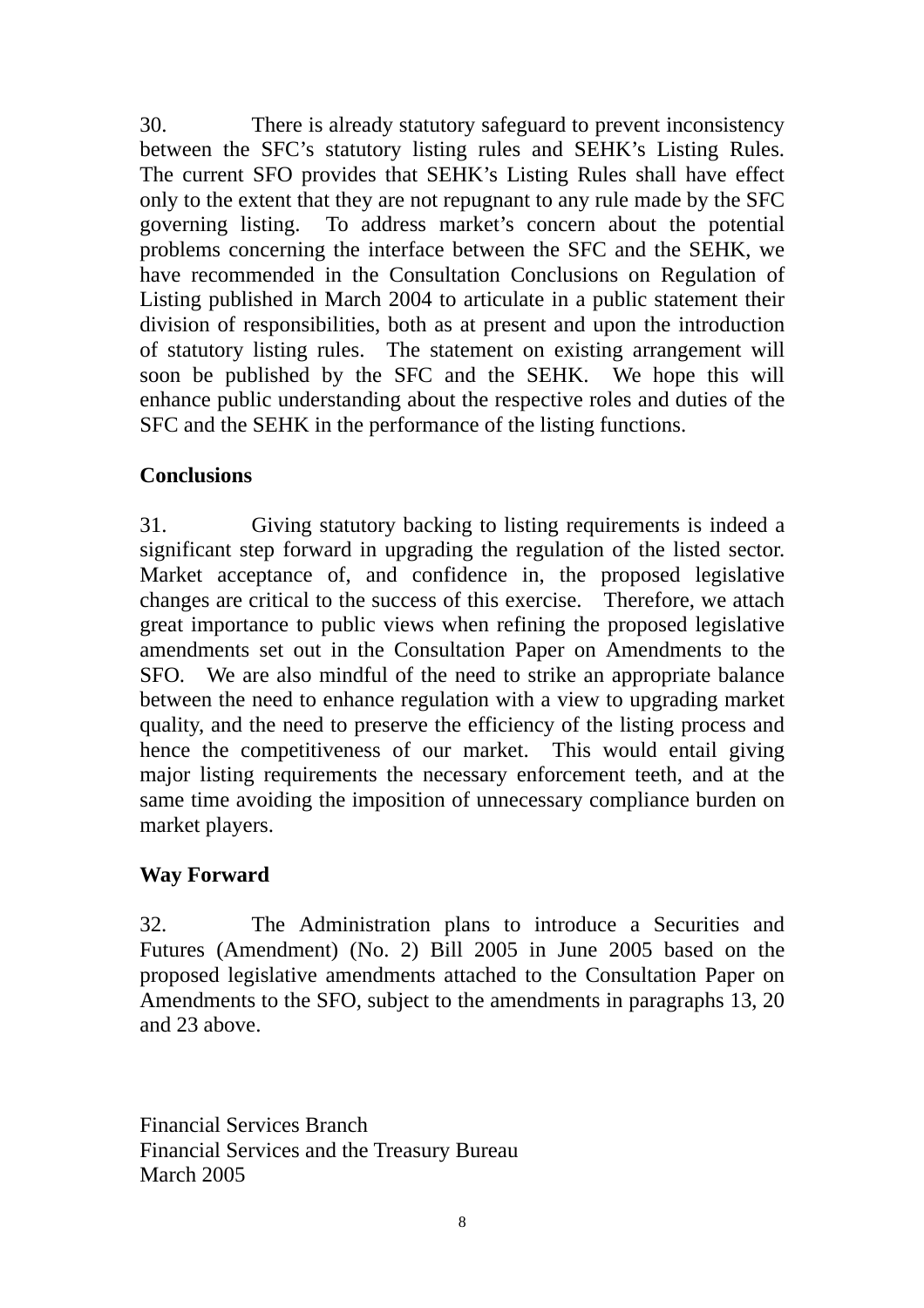#### **Annex A**

#### **Consultation Paper on Proposed Amendments to the Securities and Futures Ordinance to Give Statutory Backing to Major Listing Requirements**

#### *List of Submissions*

- 1. Bank Consortium Trust Company Limited
- 2. Cynthia Tang
- 3. David Cheung
- 4. Far East Technology International Limited
- 5. Hong Kong Exchanges and Clearing Limited
- 6. Hong Kong Bar Association
- 7. Hong Kong Federation of Women Lawyers
- 8. Hong Kong Institute of Certified Public Accountants
- 9. Hong Kong Institute of Company Secretaries
- 10. Hong Kong Stockbrokers Association
- 11. Hong Kong Trustees' Association
- 12. KPMG Corporate Finance Limited
- 13. Liberal Party
- 14. Linklaters and Freshfields Bruckhaus Deringer [on behalf of 9 financial institutions]<sup>1</sup>
- 15. P.C. Woo & Co
- 16. Securities and Futures Commission
- 17. So Wai Man, Raymond
- 18. Standing Committee on Company Law Reform
- 19. The Association of Chartered Certified Accountants
- 20. The Chamber of Hong Kong Listed Companies
- 21. The Chinese General Chamber of Commerce
- 22. The DTC Association
- 23. The Hong Kong Association of Banks
- 24. The Hong Kong Society of Financial Analysts
- 25. The Law Society of Hong Kong
- 26. Timothy Loh, Solicitors
- 27. VC Asset Management Limited
- 28. VC Brokerage Limited
- 29. VC Capital Limited
- 30. 張志強先生

 $\overline{a}$ 

Plus 7 submissions have requested their names not to be disclosed.

<sup>1</sup> Citigroup Global Markets Asia Limited; Credit Suisse First Boston (Hong Kong) Limited; Deutsche Bank AG, Hong Kong Branch; Goldman Sachs (Asia) L.L.C.; J.P. Morgan Securities (Asia Pacific) Limited; Merrill Lynch (Asia Pacific) Limited; Morgan Stanley Dean Witter Asia Limited; Nomura International (Hong Kong) Limited; and UBS AG.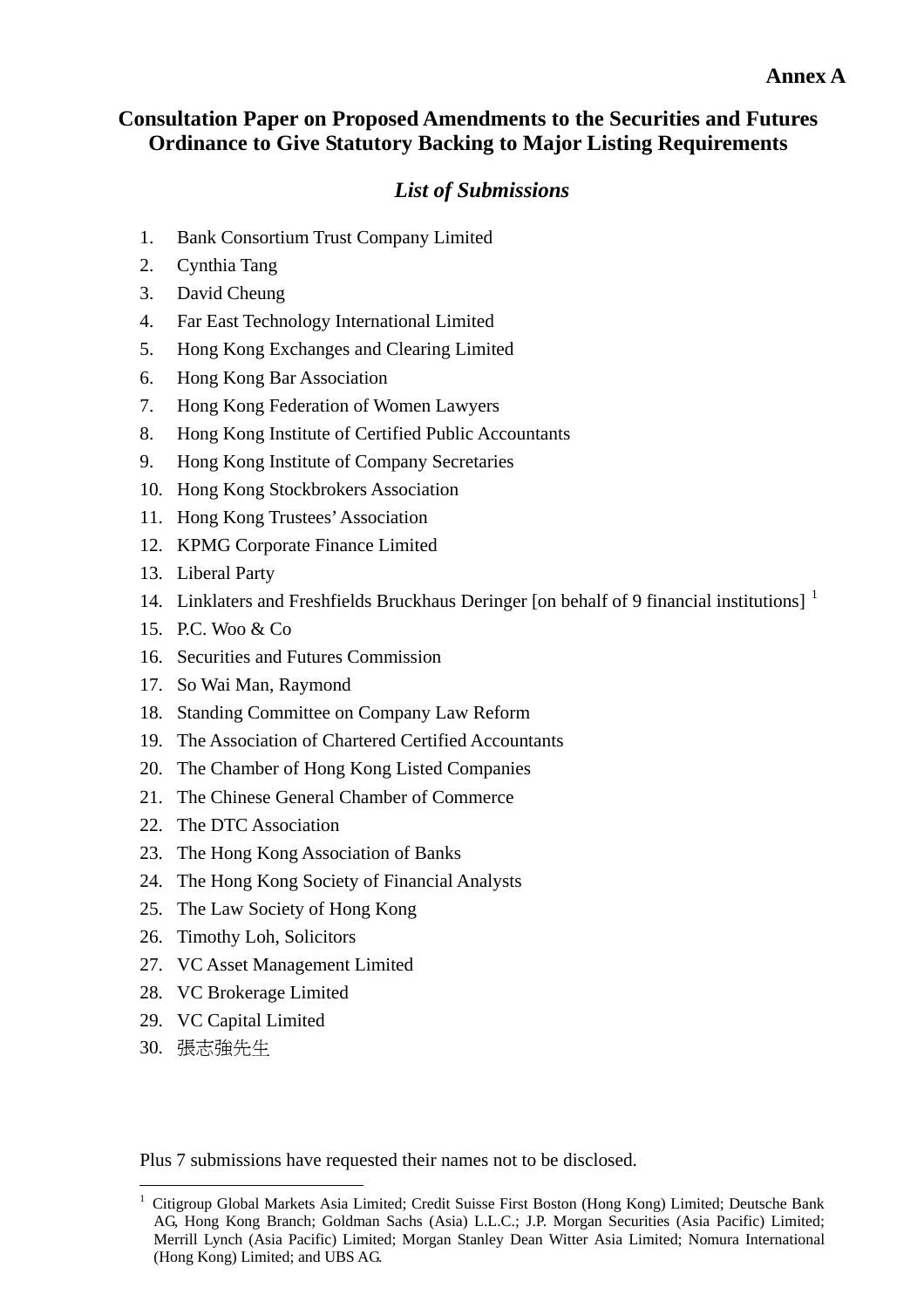# **Consultation Paper on Proposed Amendments to the Securities and Futures Ordinance to Give Statutory Backing to Major Listing Requirements**

# **SUMMARY OF SUBMISSIONS**

1. We have received 37 submissions from corporations, professional associations, trade bodies, regulators and individuals.

### **Overview**

- 2. There is general support for the proposed legislative amendments to Parts IX, XIII and XIV of the Securities and Futures Ordinance (SFO) which aim to –
	- (a) provide that the Securities and Futures Commission (SFC) may make rules to prescribe listing requirements and ongoing obligations of listed corporations under s.36 of the SFO;
	- (b) extend the market misconduct regime in Parts XIII and XIV of the SFO to cover breaches of the statutory listing rules made by the SFC;
	- (c) empower the Market Misconduct Tribunal (MMT) to impose, in addition to existing sanctions such as disqualification orders and disgorgement orders, new civil sanctions, namely public reprimands and civil fines, on the primary targets, i.e. issuers, directors and officers<sup>1</sup>, for breaches of the statutory listing rules made by the SFC; and
	- (d) empower the SFC to impose civil sanctions, namely public reprimands, disqualification orders and disgorgement orders, on the primary targets for breaches of the statutory listing rules made by the SFC under the amended Part IX of the SFO.
- 3. The submissions have also provided comments on the issues concerning the three-pronged approach, the SFC and the MMT's power to impose civil fines, liabilities of the primary targets as well as checks and balances on the SFC, etc.

 $\frac{1}{1}$  Officers will not be subject to civil fines to be imposed by the SFC or the MMT due to human rights concern. See paragraph 3.7 of the Consultation Paper on Proposed Amendments to the Securities and Futures Ordinance (SFO) to Give Statutory Backing to Major Listing Requirements for details.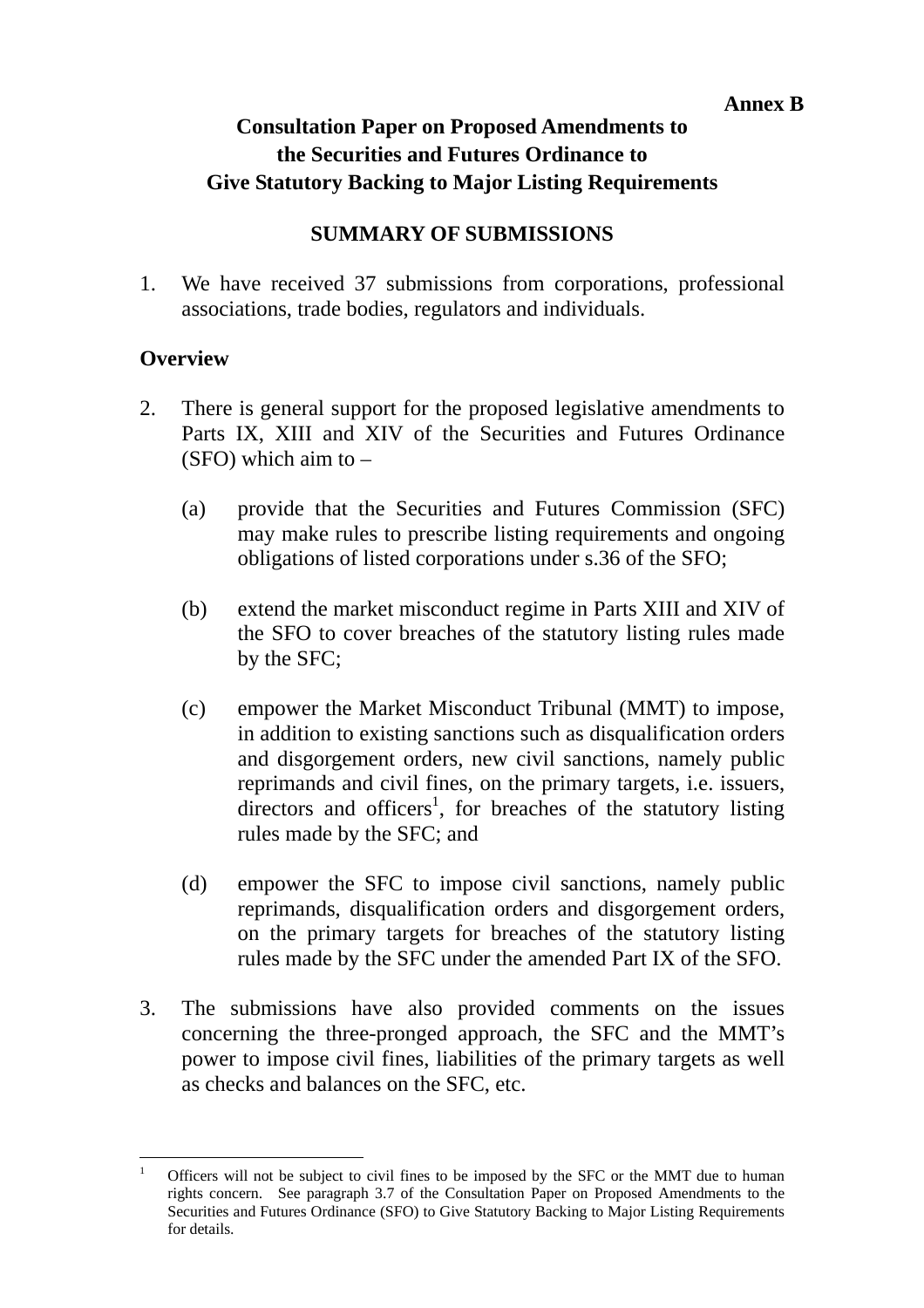## **Three-pronged Approach to Tackle Non-compliance with Statutory Listing Requirements**

- 4. The majority of submissions indicate support for the three-pronged approach to deal with non-compliance with statutory listing requirements, i.e. direct civil sanctions on issuers, directors and officers (i.e. the primary targets) by the SFC, civil sanctions by the MMT on the primary targets and any person assisting in the breach; and criminal sanctions on the primary targets, as well as any person aiding and abetting the breach. The submissions welcome the provision of a "no double jeopardy" provision which ensures that an issuer, a director or an officer breaching statutory listing requirements will not be sanctioned by both the SFC and the MMT for the same misconduct.
- 5. One submission notes that the three-pronged approach appears to allow a great deal of flexibility for the SFC and the MMT to use a wide variety of enforcement tools, some of which are duplicated. It is questionable whether there is a need to provide so many procedural options to the respective bodies. There is also a comment that the proposal does not contain sufficient graduation or demarcation in the level of sanctions that may be imposed by the SFC and the MMT.
- 6. A few submissions question whether breaches of statutory listing requirements should be subject to additional civil sanctions by the SFC and the MMT on top of the existing sanctions applicable to the other six types of market misconduct, as this would suggest that breaches of statutory listing requirements are more serious than the other six types of market misconduct.
- 7. A few submissions express reservations about subjecting breaches of statutory listing requirements to criminal sanctions given that interpretation of listing requirements often involves judgement. A few submissions believe that the criminal regime may deter well-qualified directors from taking up the posts of non-executive directors.
- 8. A submission points out that the proposed amendments to the SFO do not appear to deal with "double jeopardy" between the SFC's disciplinary regime and criminal prosecution. It is also noted that that the proposed legislative amendments have not addressed the "double jeopardy" risk between statutory sanctions under the SFO and disciplinary actions under the non-statutory Listing Rules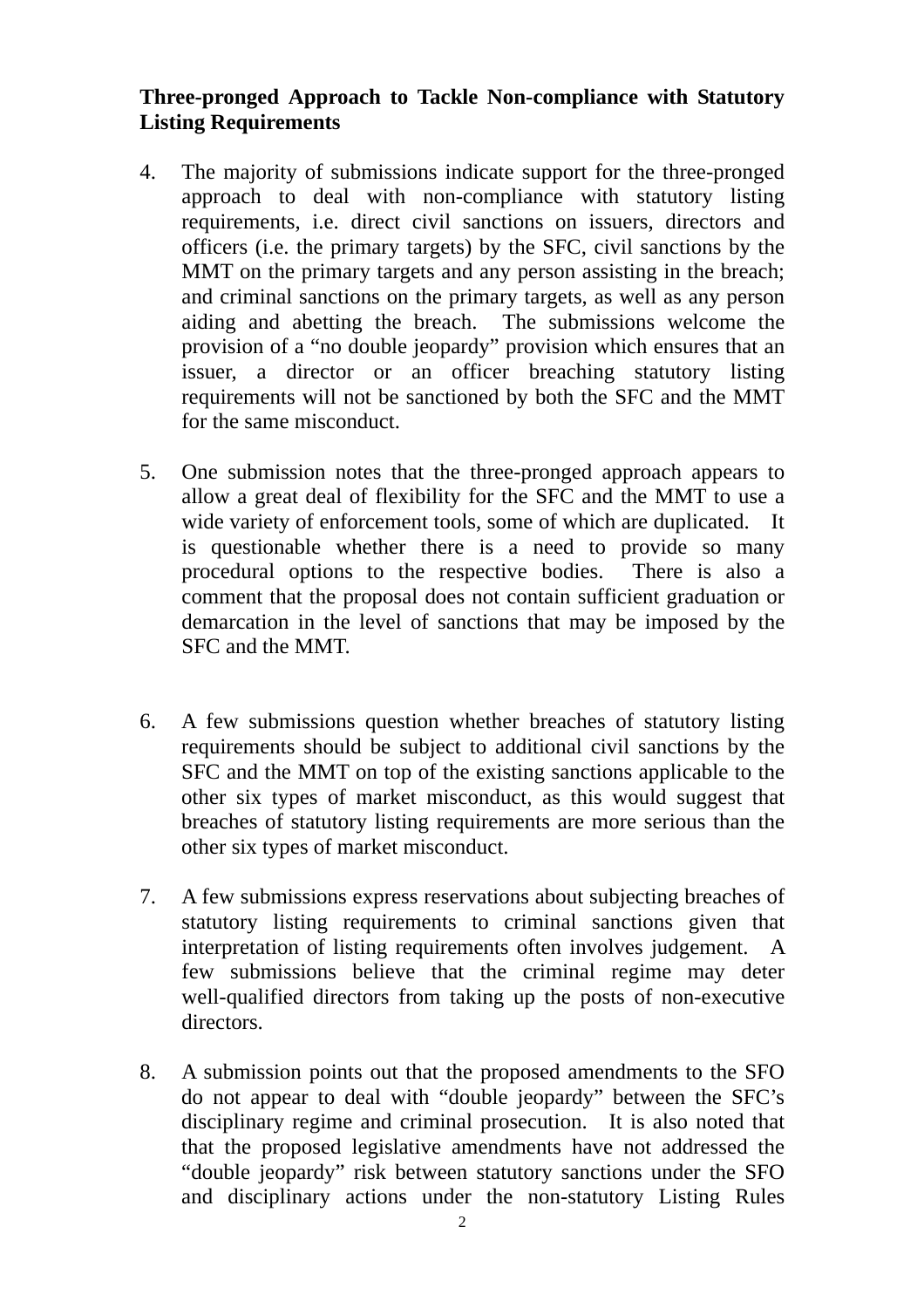promulgated by the Stock Exchange of Hong Kong (SEHK).

### **(a) The SFC's Sanctioning Powers**

- 9. Most submissions support the proposal for vesting the SFC with additional sanctioning powers, viz. reprimand, disqualification order and disgorgement order, to deal with breaches of statutory listing requirements. Many hold the view that empowering the SFC to impose sanctions could ensure efficiency and timeliness in dealing with breaches of statutory listing requirements, especially minor and technical breaches.
- 10. A few submissions query whether it is necessary to confer sanctioning powers on the SFC which will, under the proposal, be responsible for enforcing the statutory listing requirements, investigating possible breaches and imposing sanctions for such breaches. This will effectively transform the SFC into the police, the prosecutor and the judge. There is a risk that the SFC may simply impose sanctions on breaches without referring suspected breaches to the MMT, thus marginalizing the MMT.
- 11. A few submissions query the need for empowering SFC to disqualify directors and officers for breaching statutory listing requirements. It is noted that none of the statutory regulators in the United States, the United Kingdom, Singapore and Australia has such power to disqualify directors.
- 12. Market views on the proposal for vesting the SFC with the fining power will be discussed in the section "The SFC and The MMT's Powers to Impose Civil Fines" below.

### **(b) The MMT's Sanctioning Powers**

- 13. There is general support for empowering the MMT to impose, in addition to existing sanctions such as disqualification orders and disgorgement orders, a new civil sanction, i.e. reprimand, on the primary targets for breaches of statutory listing requirements.
- 14. Market views on the proposal for vesting the MMT with the fining power will be discussed in the section "The SFC and The MMT's Powers to Impose Civil Fines" below.

# **The SFC and The MMT's Powers to Impose Civil Fines**

15. The submissions in general agree that issuers and directors should be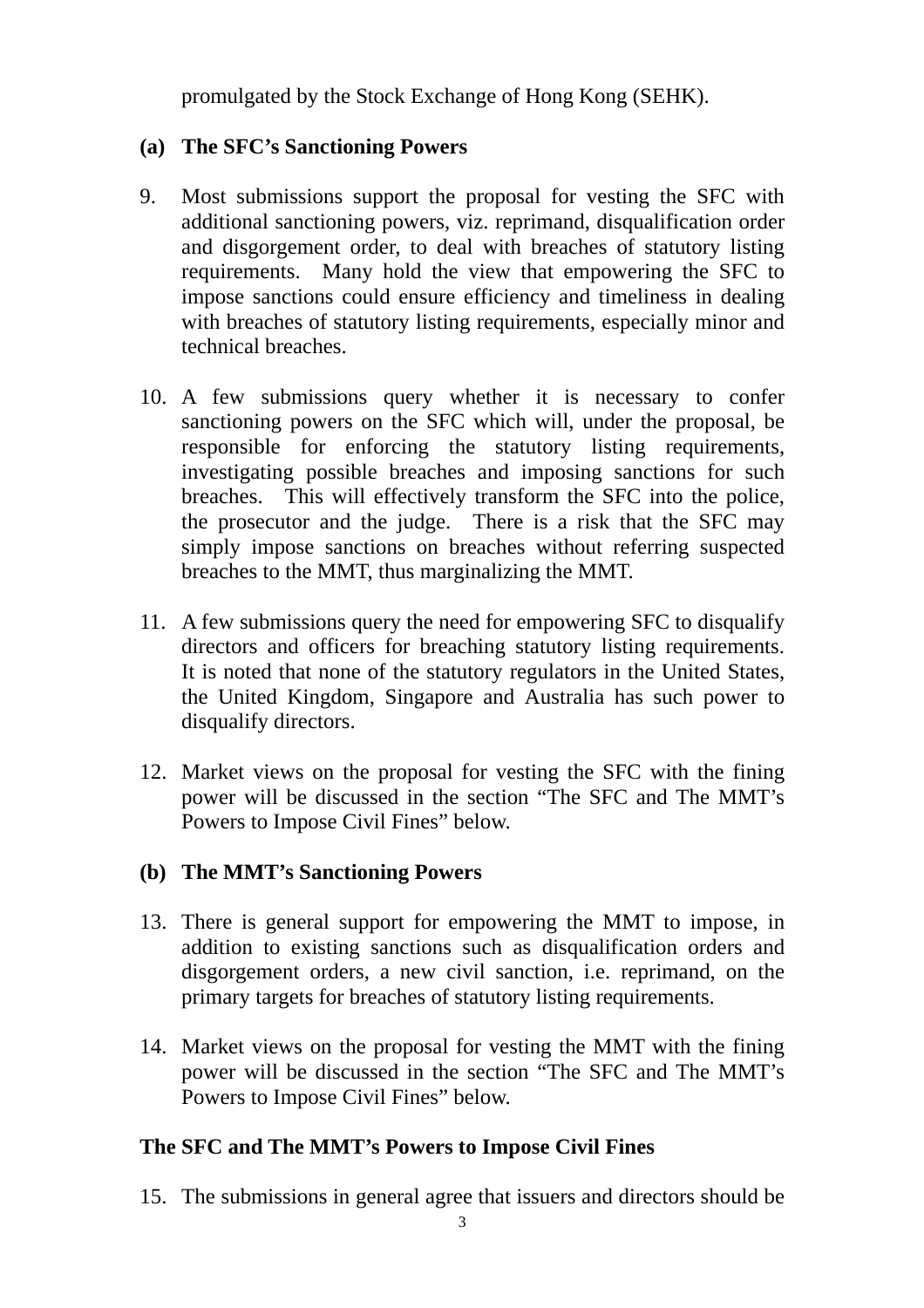subject to civil fines for breaching statutory listing requirements, as fines could act as a deterrent against breaches of statutory listing requirements and allow a wider range of sanctions which would be commensurate with the severity of a breach. Many submissions prefer empowering either the SFC or the MMT, instead of both the SFC and the MMT, to impose civil fines. Among these submissions, most of them believe that the fining power should be confined to the MMT which is a quasi-judicial body.

- 16. There is a submission questioning the SFC and the MMT's powers to impose civil fines. It is argued that the proposed fines to be used in addition to disgorgement order cannot possibly be regarded as performing a mere regulatory purpose which is, according to the legal advice set out in the consultation paper, one of the measures that should be adopted if the fine is to remain civil in nature.
- *(a) Civil Fines by the SFC*
- 17. 12 submissions support the proposal for empowering the SFC to impose fines. Their major reasons for supporting the proposal are as follows –
	- (a) It could ensure efficiency, timeliness and cost-effectiveness. It could enable the SFC to take swift action to uphold its regulatory objectives of maintaining a fair and transparent market and protecting members of the public investing in or holding securities.
	- (b) Civil fines represent medium sanctions in between lighter reprimands and heavier disqualifications. Empowering the SFC to impose civil fines would enable regulatory action to be tailored more proportionately to misconduct.
- 18. 21 submissions do not support the proposal for empowering the SFC with fining powers. The major reasons are summarized below –
	- (a) Interpretation of listing requirements often calls for judgement. Unlike the MMT which is a quasi-judicial body subject to the due process of hearing, the SFC's disciplinary hearing which is conducted by way of "paper hearing" gives rise to concern about fairness of the disciplinary process to issuers and directors.
	- (b) The proposed sanctioning powers for the SFC and the MMT do not have material difference. It is not necessary to empower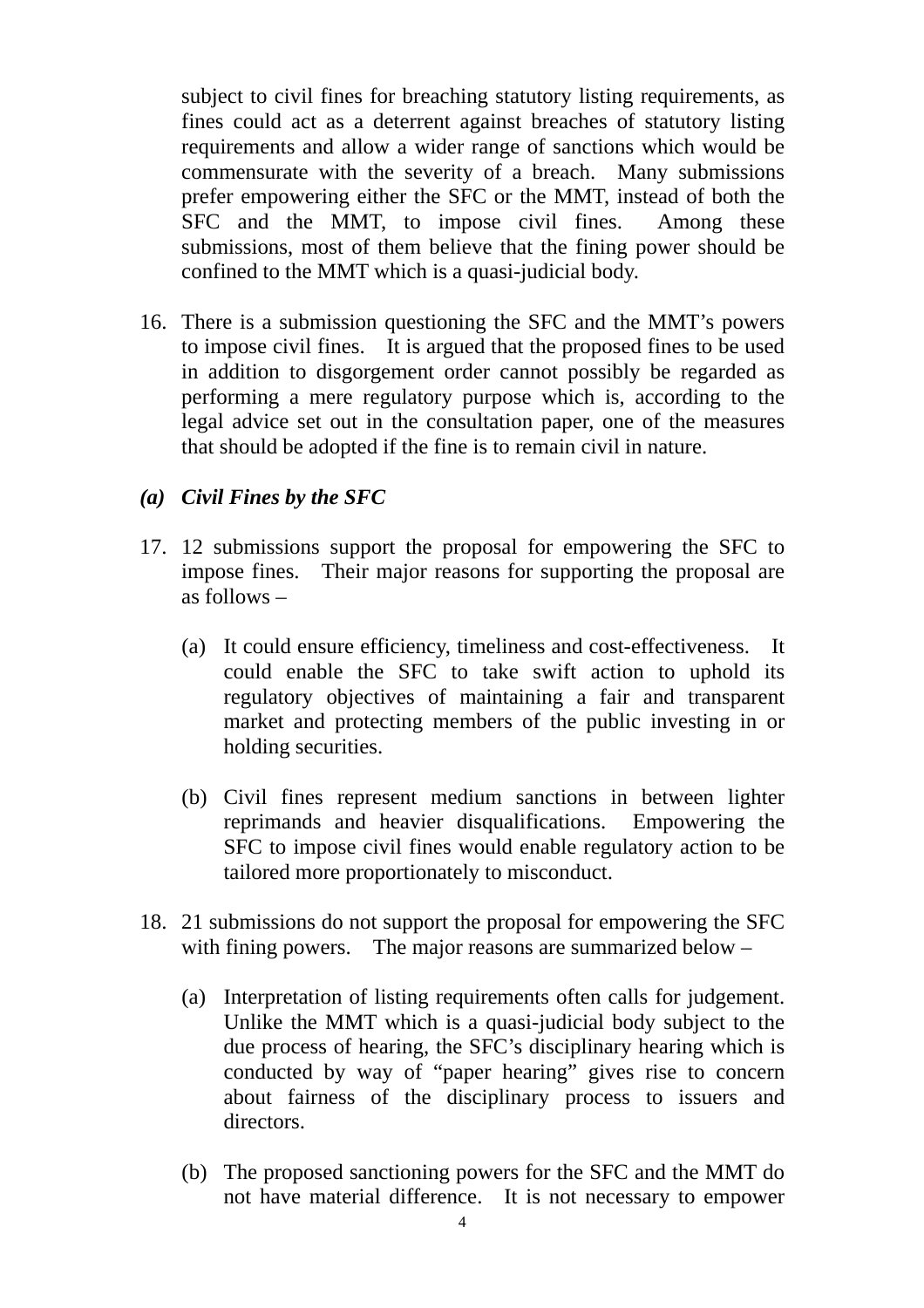two bodies with similar sanctioning powers dealing with same kind of breach. Civil fines are regarded as more serious sanctions and should be left within the realm of the MMT.

- (c) The SFC's powers to impose reprimands, disqualification orders and disgorgement orders to handle less serious misconduct are already sufficient. There is no need to vest the SFC with the fining power.
- (d) The existing sanctioning regime is already complicated, and vesting the SFC with additional sanctioning powers will create more confusion and uncertainty to the regulatory regime.
- (e) A "primary target" is different from the SFC's licensees such as brokers. Disciplinary hearings involving the "primary targets" should be done through the due civil hearing process under the MMT regime.
- (f) Under the SFO, the MMT findings are admissible as prima facie evidence of the misconduct in any court action by investors to claim compensation for losses arising from the misconduct. Should the SFC be empowered to impose civil fines on issuers and directors, there would be a risk that the SFC may simply impose sanctions without referring suspected breaches to the MMT. This is not facilitative to investors' claim for compensation.
- 19. On the level of civil fines to be imposed by the SFC, only 5 submissions, including the one from the SFC, believe that the proposed level of fine, i.e. HK\$5 million, is too low. They consider that the proposed amount is too small to deter breaches and for the listed sector to take it seriously. A higher penalty is needed to have the desired degree of impact and to link to commercial interest in question more realistically. There is a suggestion that the cap should be HK\$5 million or multiples of profits gained/loss avoided, whichever is greater. One submission calls for a maximum fine of HK\$10 million. 2 submissions comment that the cap should be HK\$20 million. A submission suggests that the maximum should be in the region of HK\$20 million to HK\$50 million.
- 20. 13 submissions point out that the proposed HK\$5 million is too high as the SFC should be responsible for handling minor and technical breaches. One suggests that the cap should be HK\$200,000; some suggest HK\$2 million; another suggests HK\$3 million.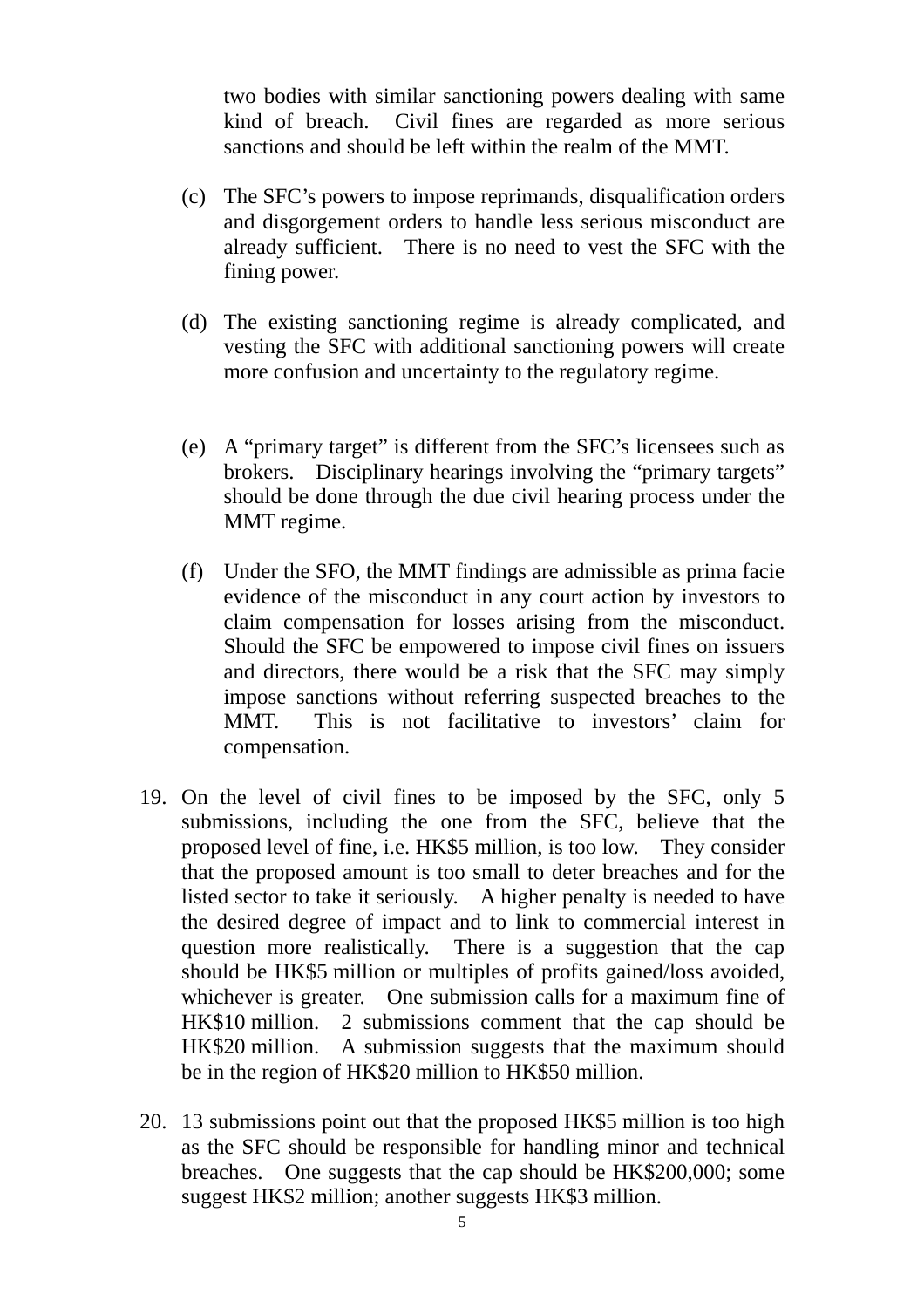### *(b) Civil Fines by the MMT*

- 21. 9 submissions agree with the proposal for empowering the MMT to impose civil fine of up to HK\$8 million on issuers and directors. 8 submissions consider HK\$8 million too low in the case of severe misconduct. Many of them point out that the MMT which would be dealing with cases involving more serious breaches should be empowered to impose a fine that is much higher than the fines that may be imposed by the SFC. This arrangement can better reflect the division of responsibilities between the SFC and the MMT. A submission suggests that the maximum should be in the region of HK\$20 million to HK\$50 million. 2 submissions suggest that there should not be any limit on the maximum level of fines to be imposed by the MMT. One submission considers the proposed cap of HK\$8 million appropriate for individuals, but suggests that no limit be set on fines that may be imposed on issuers.
- 22. Some submissions point out that the proposed level of fines to be imposed by the SFC and the MMT are not large for many issuers, but would be proportionately considerably larger for an individual. Moreover, the market impact of a contravention may be linked to the size of the issuers. As such, there may be a case for a requirement to consider the size and financial resources and other circumstances of the person when determining the amount of any fine.

# **Liabilities of the Primary Targets**

### *(a) Issuer*

23. A submission calls for a defence for issuers on whom strict liability is to be imposed under the civil and criminal regimes.

### *(b) Director and Officer*

- 24. While a "mens rea" test proposed for directors and officers is welcome, a few submissions suggest that a defence be provided for them. Possible defences include that issuers, directors and officers in question have acted reasonably, honestly and in good faith in the performance of their duties; or the person had reasonable grounds to believe he was in compliance.
- 25. A few submissions suggest that the element of "negligence" be removed from the civil regimes. It is noted that compliance of certain statutory listing requirements may be difficult, e.g.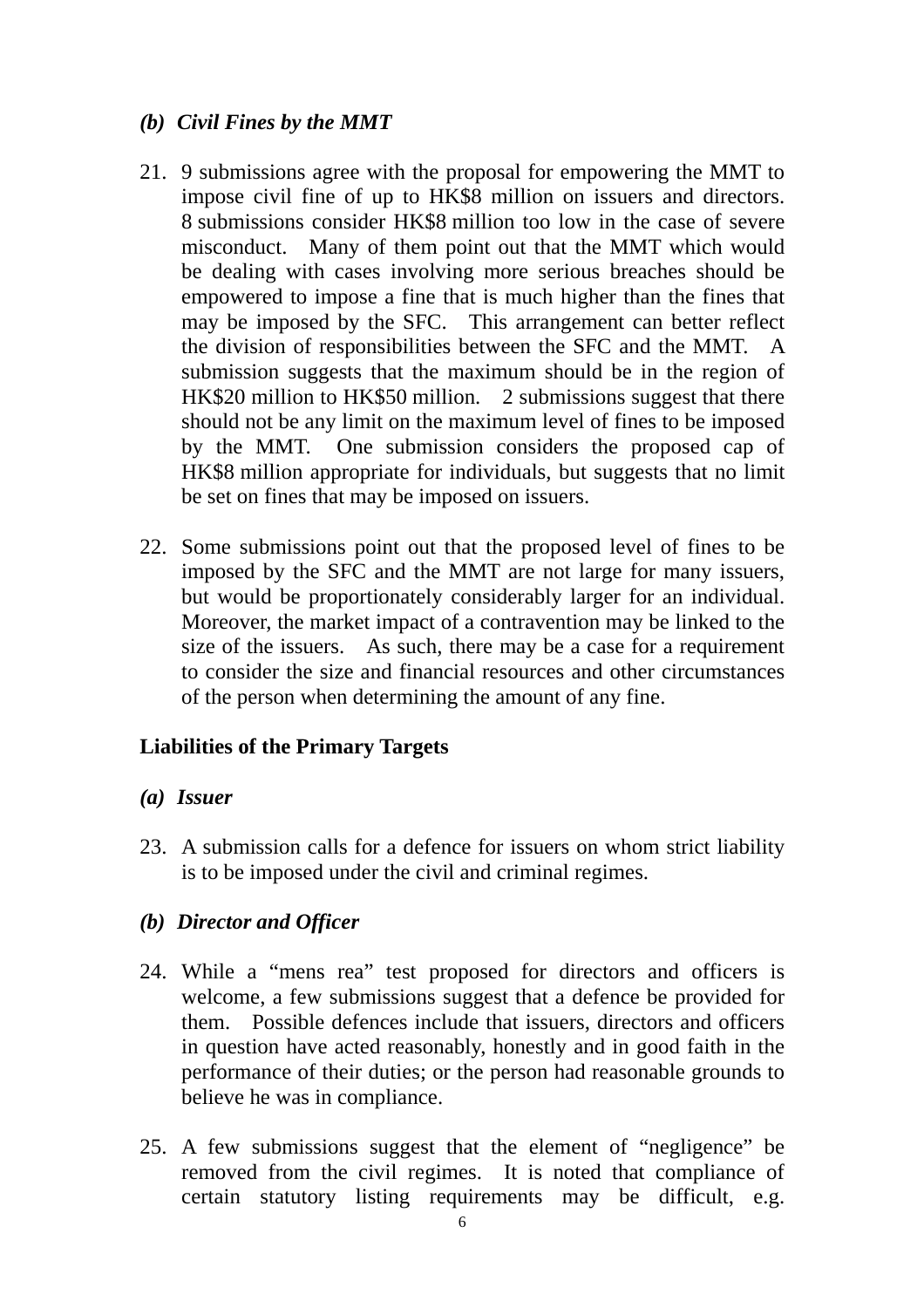identification of all connected persons within a listed conglomerate. Hence, directors and officers should only be subject to the SFC or the MMT's sanctions if they are knowingly or intentionally, but not negligently, concerned in the breach. As regards the proposal for empowering the SFC to impose civil fines, a submission points out that no other major financial centre confers on its regulatory authority the power of holding directors or issuers liable for negligence.

- 26. There is also a suggestion that non-executive directors, especially independent ones, should not be subject to civil fines as they do not have any executive role in the companies and their remuneration is often nominal. It might be difficult for them to find insurers to cover potential liabilities if they have to be subject to civil fines or criminal sanctions.
- 27. A submission points out that the definition of "officer" should be restricted further as the existing definition of "officer" in the SFO is very broad given the reference to managers and persons "involved in the management of the corporation". It is suggested that "officer" be limited to a company's senior management, i.e., to those persons to whom the board of directors has directly delegated management responsibilities.
- 28. A submission suggests that the exposure of persons other than primary targets be restricted to the more serious aiding or abetting offences which are the subjects of the criminal regime and where a higher standard of proof and normal rules of evidence apply. Persons other than the primary targets should not be subject to the MMT proceedings and sanctions given that the primary responsibilities for compliance rest with issuers and their directors, and that the standard of proof for the MMT is civil and not as high as the criminal standard of proof.

#### **Checks and Balances**

#### *(a) Rule-making power*

29. The majority of submissions consider that additional checks and balances necessary in view of the SFC's new functions and powers in the regulation of listing. Some submissions specifically point out the need for additional checks and balances on the SFC's rule-making power. One of them calls for the strengthening of the consultative mechanism for the SFC's power to make rules by, for example, widening the categories of mandatory consultees from the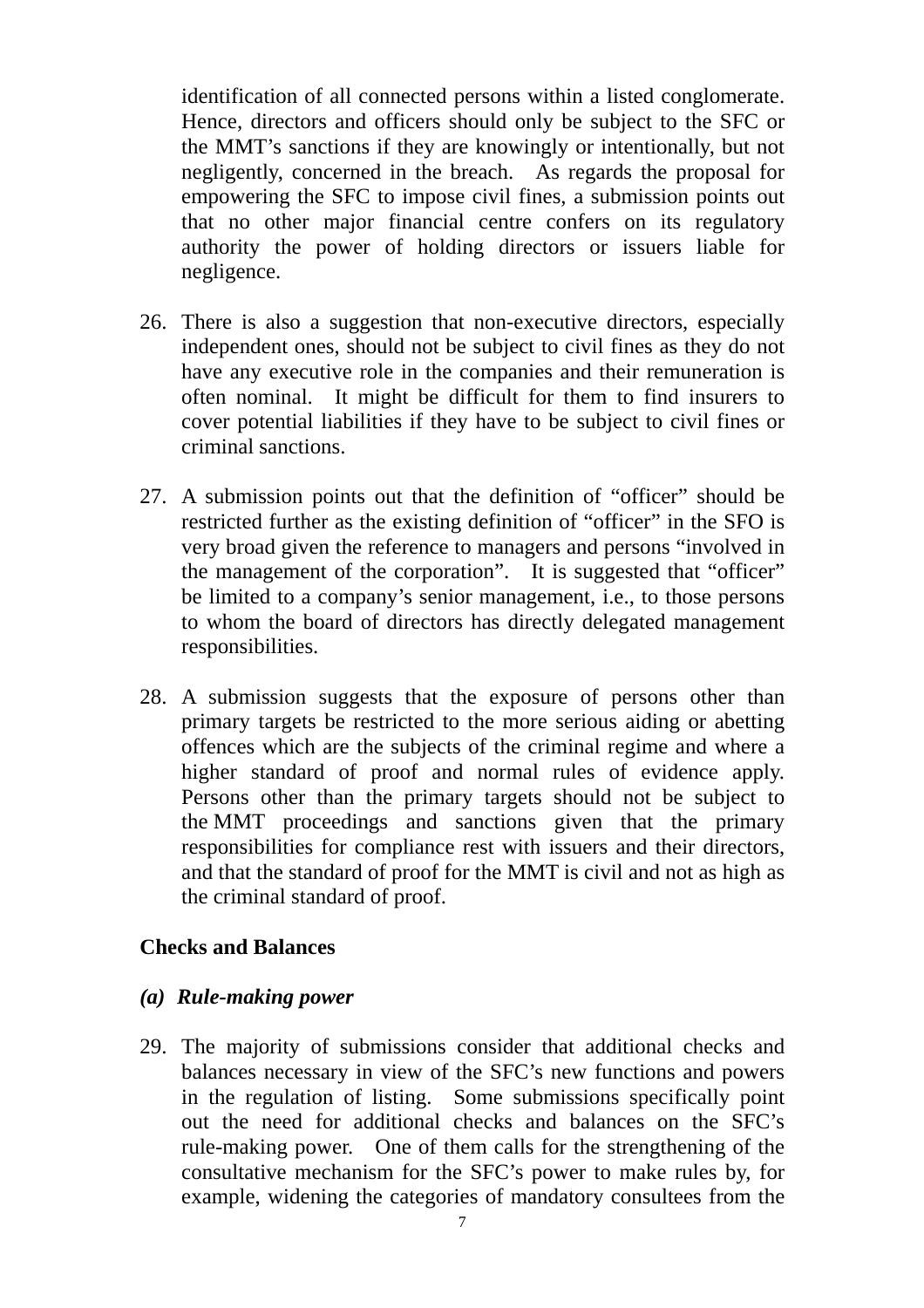Financial Secretary and the SEHK to all listed companies.

### *(b) Disciplinary power*

- 30. Many submissions support the establishment of a new committee to review the SFC's decisions in respect of listing. A few submissions state that the committee's authority to review the SFC's decisions should cover settlement decisions. One of them suggests that the committee should not be established as an appeal body as such, but as a decision-making body in respect of disciplinary actions by the SFC.
- 31. Many submissions point out that the proposed new committee to review the SFC's decisions in respect of listing should be independent and transparent, and not a mere executive arm of the SFC. Hence, it is suggested that the majority of the committee members should be represented by market participants, investor representatives and independent professionals.
- 32. There is a suggestion that, instead of establishing a new committee to review the SFC's decisions in respect of listing, the terms of reference of the existing SFC Dual Filing Advisory Group be expanded to cover the SFC's listing-related decisions.

# **Other Comments**

### *(a) Delineation of responsibilities between the SFC and the SEHK*

- 33. A submission notes that if the listing requirements which have been statutorily backed remain in the Red Book, there will be a potential mismatch between the SFC's statutory listing rules and the Red Book requirements. This will cause further confusion if the SFC and the SEHK adopt different interpretations of similar requirements. One possible way to address this concern is to remove requirements which are to be statutorily backed from the Red Book.
- 34. A few submissions raise concern over the future arrangement concerning issue of company announcements. It is not clear whether the SEHK will continue its present practice of pre-vetting company announcements, and, if not, a reasonable transitional period should be provided to enable market practitioners to have a better understanding of the new regulatory requirements.
- 35. A submission envisages that the Hong Kong market may not be ready for immediate adoption of a post-vetting only regime. There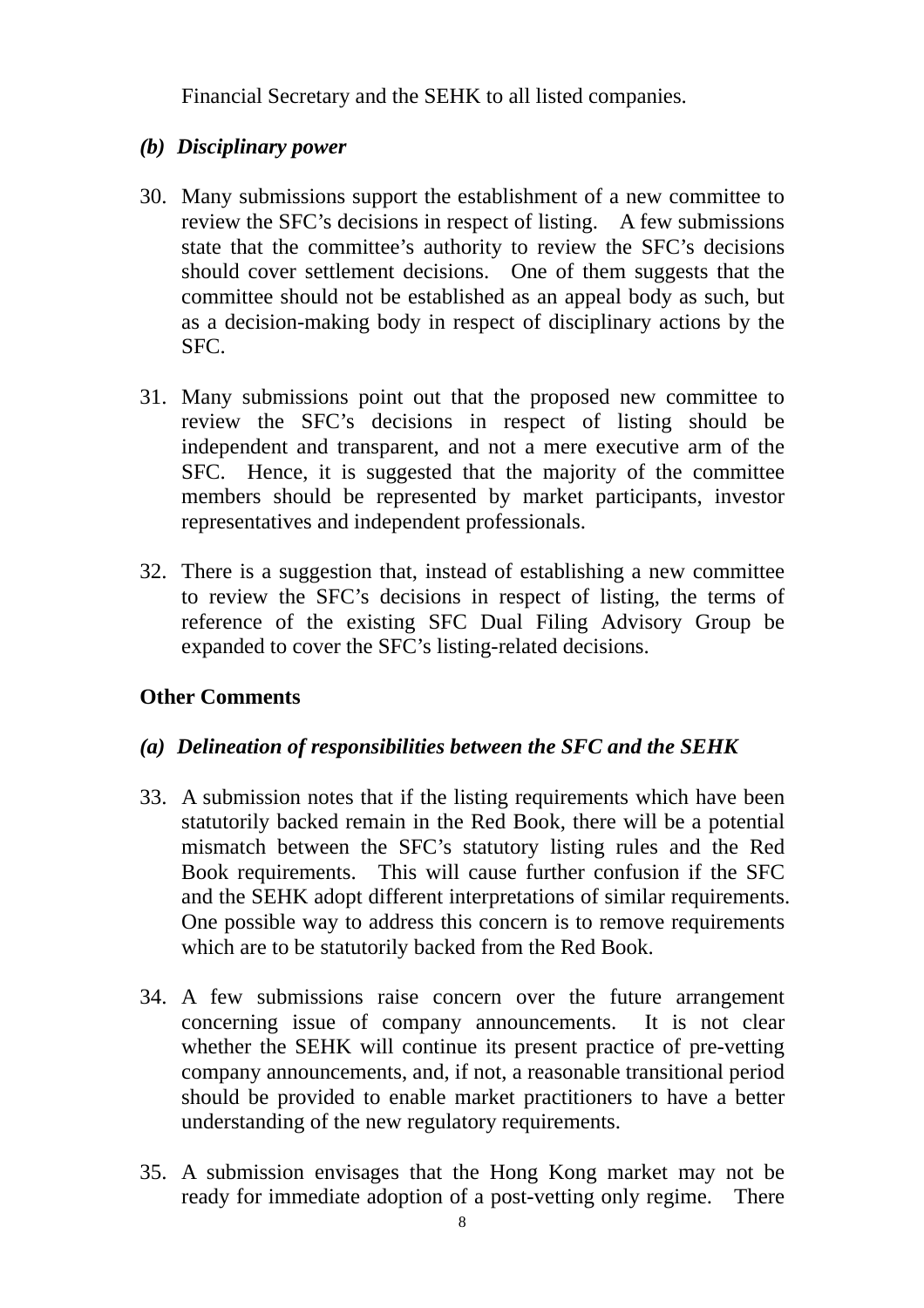is also a concern that in eliminating the existing pre-vetting practice and thus the interactive relationship between the SEHK and issuers on disclosure matters, issuers may shift from a culture of disclosure to a culture of compliance (i.e. disclosure occurs from fear of enforcement rather than from a genuine acceptance that striving to apply best practice standards of disclosure is a necessary feature of listing status), which may have the unintended consequence of lowering the quality of disclosure by listed companies.

#### *(b) Delineation of responsibilities between the MMT and the SFC*

36. Some submissions consider that there should be clearer demarcation of the roles between the MMT and the SFC, and guidelines on handling/referral of cases of suspected breaches should be developed. A possible way is that the SFC should be responsible for cases which involve routine or less serious breaches and the MMT would deal with more serious ones.

#### *(c) Resource implications on SFC/SEHK*

37. A submission points out that the proposal of statutory backing of major listing requirements should be revenue neutral, i.e. the overall cost of administering and enforcing the new requirements by the SFC should be equivalent to savings by the SEHK from reducing the resources it devotes to such regulatory activities. However, given the potential overlap in administration and enforcement, it is not clear that the current proposal will be revenue neutral. Another submission also stresses that no additional levies or fees should be required to support SFC's administration and enforcement of statutory listing requirements.

#### *(d) The SFC's statutory listing rules*

38. A submission points out that the proposed SFC's statutory listing rules, as presently drafted, would result in significant administrative and enforcement duplication between the SEHK and the SFC. This is inconsistent with the recommendations in the Consultation Conclusions on Proposals to Enhance the Regulation of Listing (Consultation Conclusions on Regulation of Listing) published in March 2004 that the SEHK continue to be the frontline regulator. The overlap in the roles and responsibilities of the SFC and the SEHK will raise the cost of compliance and increase uncertainty on the part of issuers and directors. Moreover, to minimize the problem of duplication between the Red Book and SFC's statutory listing rules, the SEHK, when seeking to amend those requirements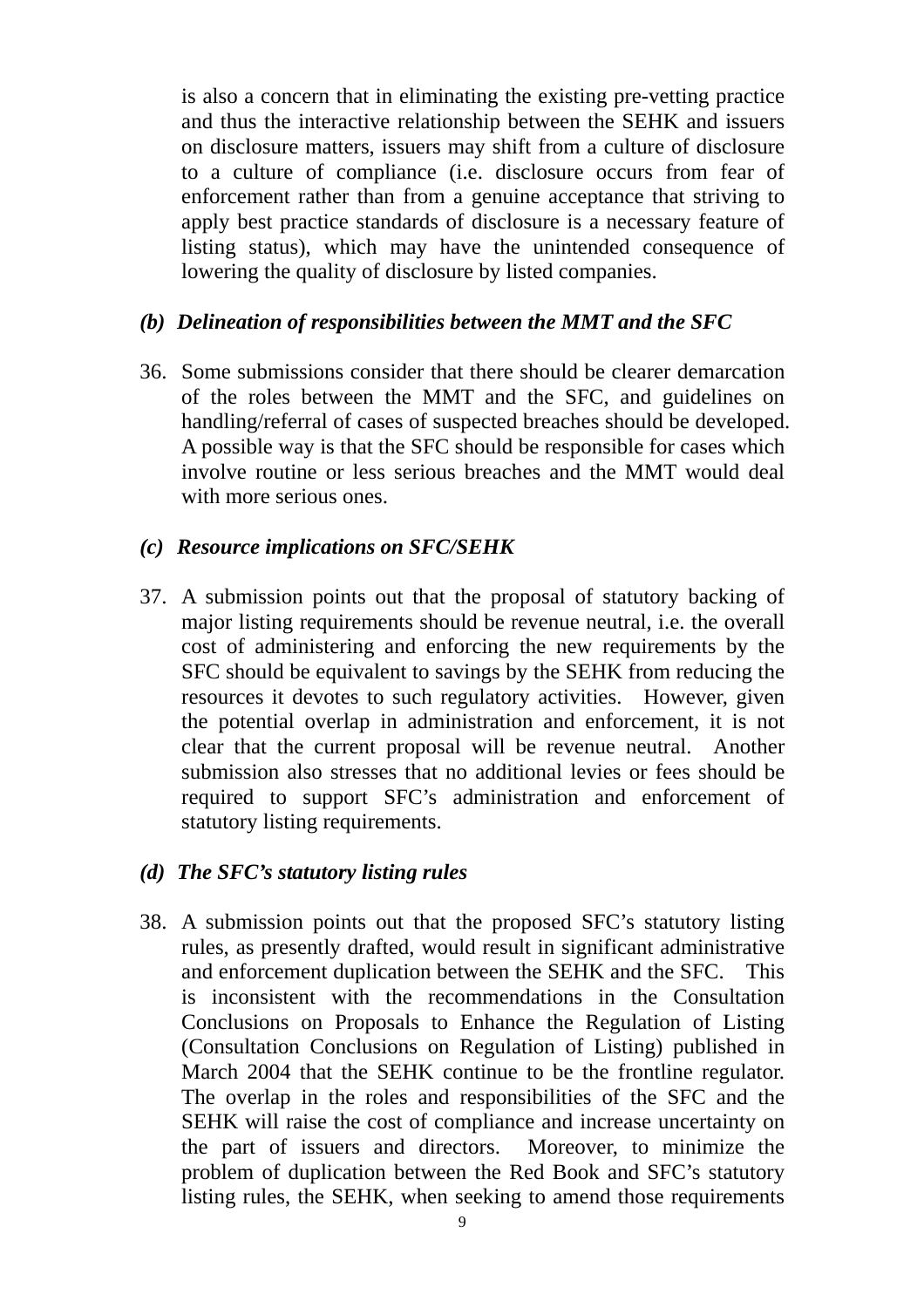also covered by the SFC's statutory listing rules, would have to ensure that the rules are amended in the same respect. Since amendments to the SFC's statutory listing rules are subject to negative vetting by the Legislative Council, the process of amending the Red Book will be complicated.

- 39. A submission expresses concerns that the proposed SFC's statutory listing rules, as presently drafted, is more extensive than is necessary to give "teeth" to the key Listing Rules disclosure requirements. The proposed statutory listing rules contain too many minor and technical requirements. They also go beyond the recommendation in the Consultation Conclusions on Regulation of Listing. For example, while it is recommended in the Consultation Conclusions on Regulation of Listing that listing requirements on shareholders' approval for certain notifiable transactions should be statutorily backed, SFC's draft statutory listing rules cover discloseable transactions in addition to notifiable transactions. It is considered that for those disclosure obligations a breach of which is not serious enough to warrant SFC's investigation, they should be left to the SEHK to administer and enforce.
- 40. A few submissions note that while it is stated in the SFC's Consultation Paper on Proposed Amendments to the Securities and Futures (Stock Market Listing) Rules that the proposed statutory listing rules have not made substantial changes to the existing provisions of the Red Book, they do come across some material changes in the SFC's draft statutory listing rules which have not been highlighted in the SFC's consultation paper. A notable example can be found in the disclosure of price sensitive information (PSI). The SFC has changed the test of PSI from information affecting "market activity" to information affecting "market activity and price". It is noted that even slight differences in wording could give rise to confusion. To avoid contradictory interpretations by different regulators and to facilitate consistent implementation, the provisions in the Red Book and the SFC's statutory listing rules should be exactly the same.
- 41. A submission points out the importance for the SFC's statutory listing rules to be drafted without reference to hindsight or interpretation, or a discretion in interpretation between the SEHK and the SFC.
- 42. A submission notes that while the Consultation Conclusions on Regulation of Listing suggested that SFC's statutory listing rules contain carve-outs or safe harbours from statutory obligations, SFC's